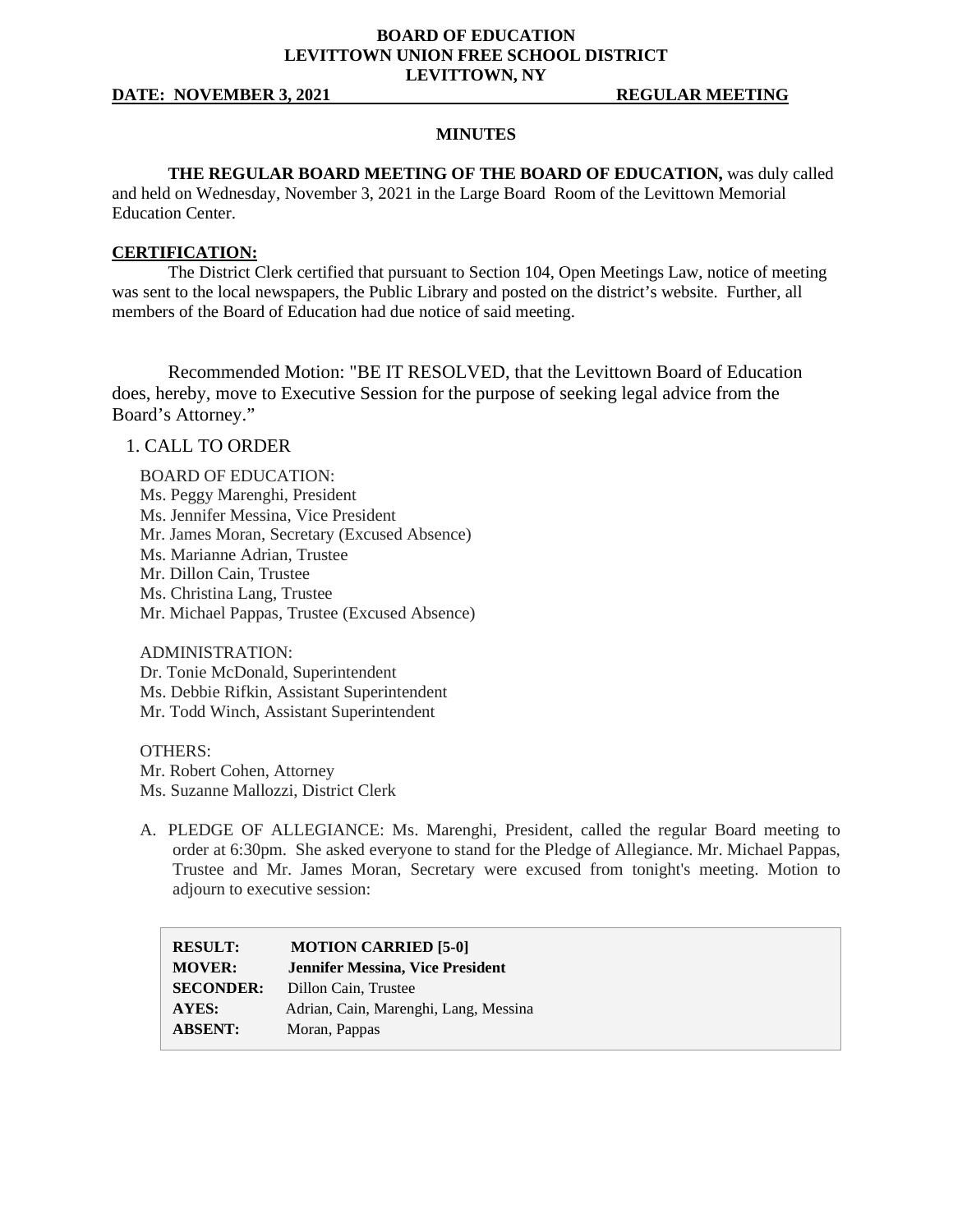# I. RECONVENE TO PUBLIC SESSION

## A. Pledge of Allegiance/B. Moment of Silence

Ms. Marenghi introduced Dan Gonzalez, student at Division Avenue HS to lead us in the pledge. Ms. Marenghi also asked for a moment of silence for all those serving our Country at home and abroad. She thanked all those present for attending.

# II. REPORTS

### A. Student Presentations

### i. Academic Presentation - Division Avenue High School

Mr. John Coscia, Division Principal, introduced the very talented faculty and students from Division High school who presented a video showcasing all the exciting electives programs available for all students at Division Avenue. He thanked teachers Mr. Engels, Mr. Marzigliano, Ms. Miller, Ms. O'Connor and Ms. Sellars as well as students Gurvir Bhatti, Joseph Bonsignore, Oscar Bran, Giovanni Coppola, Ilaria Davniero, Dan Gonzalez, Skye Khan, Winnie Liu, Abigail Montes, Rebecca Petrellese, Katherine Reetz, Gianna Rosado-Gomez, and Thomas Summer. The video was produced and edited by Nicholas Genovese with assistance from Mr. Kyle Kelly. The Board thanked all for a well done presentation.

### B. Recognition

# i. Art Display - Northside School

Ms. Marenghi asked those in attendance to look around the room at the spectacular artwork done by the students of Northside Elementary and extended the Board's gratitude to students and faculty members who participated in this.

# C. Superintendent

### 1. Comments and Reports

Dr. McDonald and the Board congratulated Division Avenue Student Liaison Christopher Powers on being named "Homecoming Prince" at the ceremony on October 29th.

# 2. Follow-up to Prior Public Be Heard Questions

Dr. McDonald read her response to Mr. Hudak's Public Be Heard question from the October 13th meeting regarding purchase of night vision goggles (there was no record of order being made) and security department employees (factors leading to decisions to discipline employees is strictly confidential and cannot be discussed).

# 3. Follow-up to Board Questions

### D. Board of Education

### 1. Comments and Reports

Ms. Marenghi, President, congratulated Board Member, Christina Lang, Trustee, for receiving the NYS Assembly Award for being a Woman of Distinction.

In addition, Ms. Marenghi read the following statement from the Board regarding COVID cases at Salk Middle School:.

"We would like to take this opportunity to bring the community up to date regarding the recent cases of COVID at Salk Middle School. We began to see a rise in cases in the 6th grade at Salk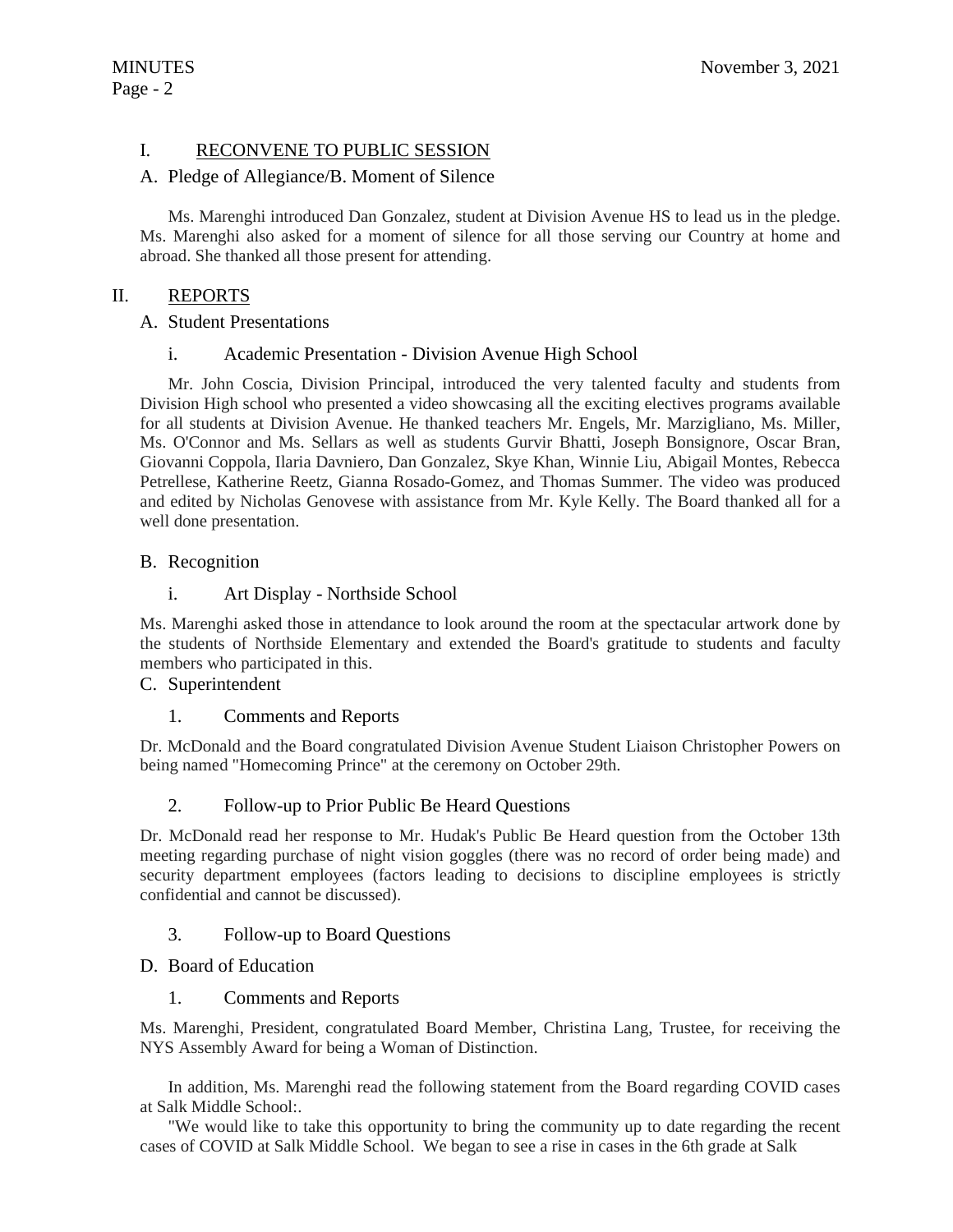during the week of October 18. After contract tracing and consulting with the Department of Health on October 25th, a decision was made to place 108 students on remote learning until November 5th.

On October 26th, again, in consultation with the Department of Health, we enacted a protocol whereby students who provided a negative COVID test on October 27th or later, could return to school immediately. The District set up testing at Salk for the convenience of parents, but accepted test results from other sources, such as a pediatrician. Parents were also given the option to have their children remain on remote learning until November 5th. As of today, of the 108 students, 18 subsequently tested positive for COVID and have been officially quarantined by the Department of Health. 60 students provided negative tests and have returned to school. 30 students will continue on remote education until Thursday, November 4th, returning to in person education Friday, November 5th."

- 2. Correspondence NONE
- 3. Student Liaisons:

Khalil Garrett, student representative from MacArthur, spoke about breast cancer awareness month. Through various fundraising efforts, MacArthur donated over \$17,000 to Memorial Sloan Kettering Cancer Research Hospital, a personal best for the HS. Other events included Masked Entertainer Talent Show, virtual field trip to the Glen Cove Holocaust museum, MSAAG Conference, upcoming SAT's and parent-teacher conferences, and AP Bio students attending the DNA Learning Center in Cold Spring Harbor. November 12th and 13th, the drama production of Murder in the Heir will be showcased, directed by Mrs. Levenberg and produced by Mrs. Wellenreuther. Finally, congratulations to Boys and Girls Soccer and Girls Volleyball for making the playoffs. Good luck to our football team, as well, making the playoffs, first round match against Long Beach. Go Generals!

Christopher Powers, student representative from Division, spoke about college information night, Captain's breakfast, Dig Pink, Halloween dance attended by peer pals and CD students, LEADD week initiatives and upcoming onsite college interviews with Hofstra, NYIT, Adelphi, St. Joseph's College, St. John's College, Molloy, LIU Post and Mercy College. Homecoming Spirit week kicked off on October 25th with students participating in dress days, pep rally, all leading up to Homecoming on Friday, October 29th. It started with a parade from Northside elementary, led by the Grand Marshal Patty Leavey, including dignitaries, students, and staff, ending up at the high school where senior members of the football, cheer, marching band and kickline were honored. Members of the 1996 DAHS football team were honored on the 25th anniversary of them winning the Rutger's Cup. Ms. Marenghi and several members of Central Office were on hand to honor Dr. McDonald, thanking her for all she's done for the Community. Lastly, girls soccer senior captain, Simar Parmar, has been awarded the 2021 Triple Impact Competitor scholarship from the Positive Coaching Alliance which recognizes student athletes who are positively impacted by sports. Good luck to our football team as they enter playoffs this week against Plainedge.

### III. PUBLIC BE HEARD

The guidelines pertaining to Public Be Heard were read.

Mr. Christopher Sackman, 88 Cord Lane, Levittown requested a response from the Board re: "a certain theory that is there in the public and school. I've been assured and believe that assurance, that it's not in our curriculum. After the NSBA (National School Board Association) wrote a letter to the Department of Justice, referencing those parents like me who stand in front, raise their voices, not the ones that threaten, absolutely not, do you support that letter that was written by the NSBA and the subsequent memo that was sent to the FBI & NSA?"

Ms. Marenghi replied that the Board will meet to discuss and cannot answer as individuals, as they act as a group when responding. The Board thanked Mr. Sackman for his comments.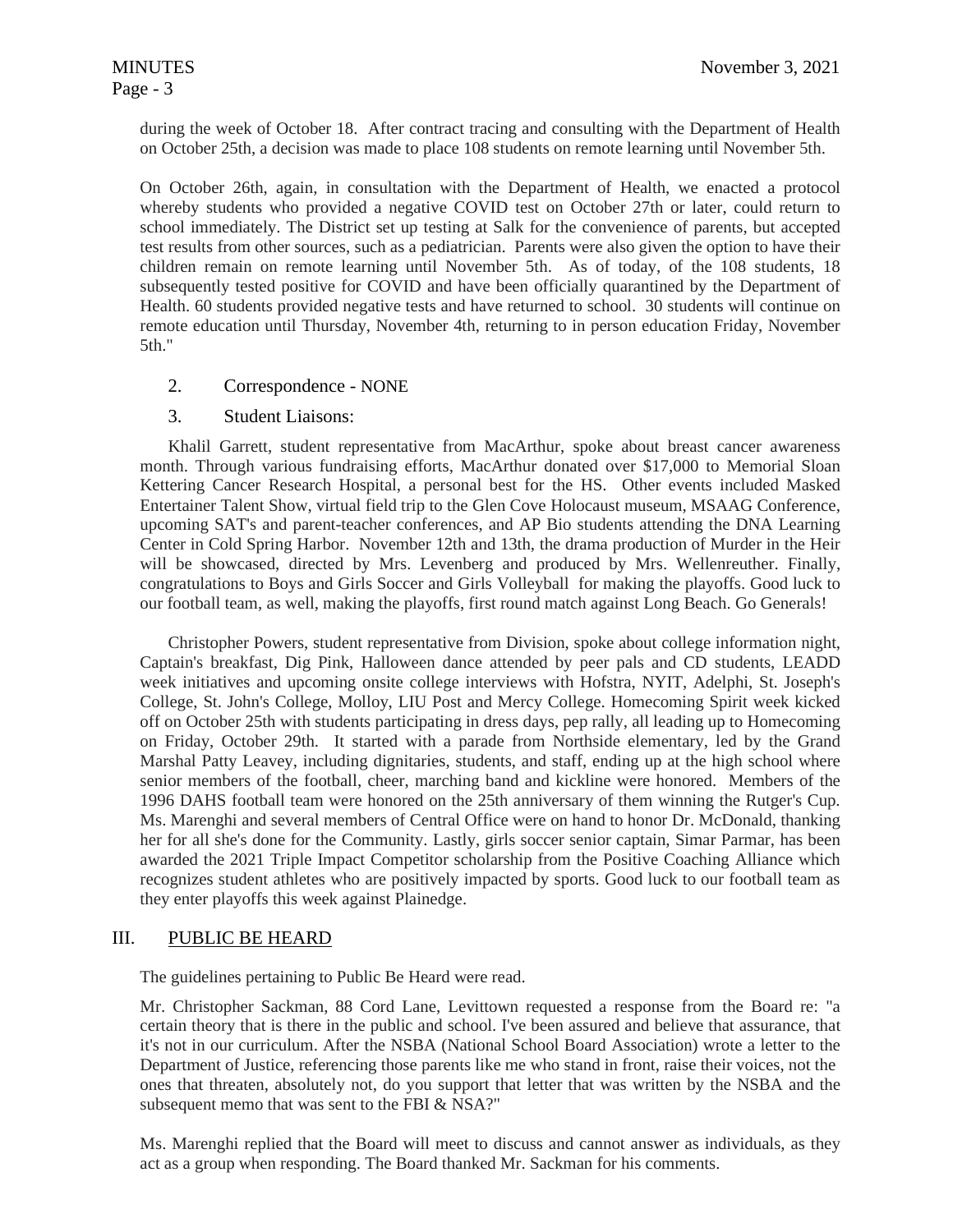# IV. CONSENT AGENDA

1. Minutes - Approval of Minutes RESOLUTION # 21-22-483

Recommended Motion: "Make the necessary corrections and move the approval of the minutes of the October 13, 2021 meeting."

| <b>RESULT:</b>   | <b>MOTION CARRIED [5-0]</b>           |
|------------------|---------------------------------------|
| <b>MOVER:</b>    | Christina Lang, Trustee               |
| <b>SECONDER:</b> | Jennifer Messina, Vice President      |
| AYES:            | Adrian, Cain, Marenghi, Lang, Messina |
| <b>ABSENT:</b>   | Moran, Pappas                         |

### 2. Business Office Reports RESOLUTION # 21-22-484

Recommended Motion: "RESOLVED, that the Levittown Board of Education does, hereby, accept the following reports from the Business Office:

- Appropriation and Revenue Reports for the periods  $7/1/2020$  to  $6/30/2021$ ;  $7/1/2021$  to 7/31/2021 (revised); 7/1/2021 to 8/31/2021; and 7/1/2021 to 9/30/2021
- Trial Balance Reports for the periods  $7/1/2020$  to  $6/30/2021$ ;  $7/1/2021$  to  $7/31/2021$ (revised); 7/1/2021 to 8/31/2021; and 7/1/2021 to 9/30/2021
- Treasurers Reports for the months ending June 2021, July 2021 (revised), August 2021 and September 2021
- Credit card statements from Citibank for statements ending  $9/22/21$  and  $10/6/21$ "

| <b>RESULT:</b>   | <b>MOTION CARRIED [5-0]</b>           |
|------------------|---------------------------------------|
| <b>MOVER:</b>    | Christina Lang, Trustee               |
| <b>SECONDER:</b> | Jennifer Messina, Vice President      |
| AYES:            | Adrian, Cain, Marenghi, Lang, Messina |
| <b>ABSENT:</b>   | Moran, Pappas                         |

3. Food Service Committee 2021-2022 RESOLUTION # 21-22-485

Recommended Motion: "RESOLVED, that the Levittown Board of Education does, hereby, appoint the individuals on the attached list to the Levittown School District Food Service Committee for the 2021-2022 school year."

| <b>RESULT:</b>   | <b>MOTION CARRIED [5-0]</b>           |
|------------------|---------------------------------------|
| <b>MOVER:</b>    | Christina Lang, Trustee               |
| <b>SECONDER:</b> | Jennifer Messina, Vice President      |
| <b>AYES:</b>     | Adrian, Cain, Marenghi, Lang, Messina |
| <b>ABSENT:</b>   | Moran, Pappas                         |

4. Approval of School Clubs RESOLUTION # 21-22-486

Recommended Motion: "RESOLVED, that the Levittown Board of Education does, hereby, approve the attached Extra Classroom Activity Club Charters for the 2021-2022 school year."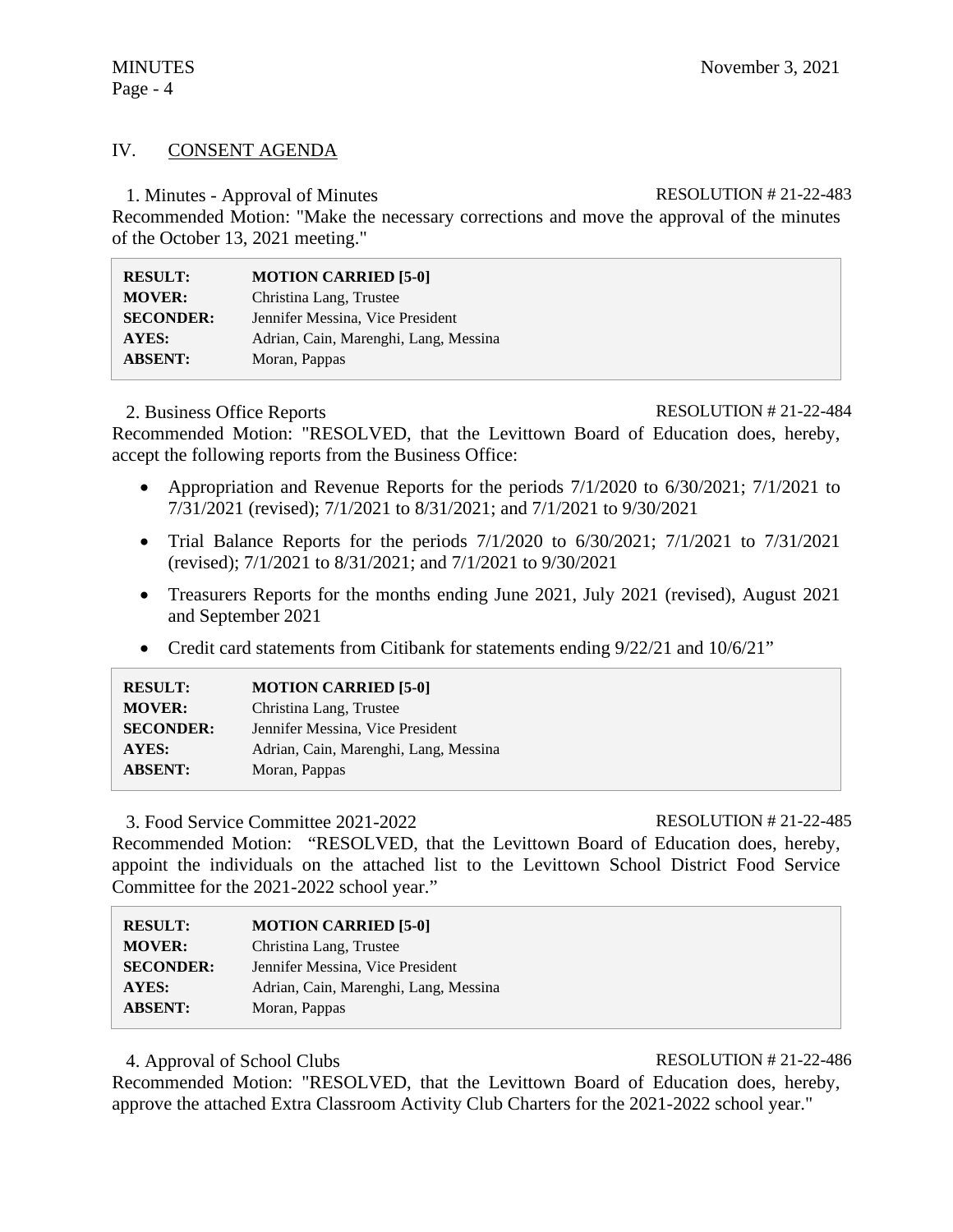| <b>RESULT:</b>   | <b>MOTION CARRIED [5-0]</b>           |
|------------------|---------------------------------------|
| <b>MOVER:</b>    | Christina Lang, Trustee               |
| <b>SECONDER:</b> | Jennifer Messina, Vice President      |
| <b>AYES:</b>     | Adrian, Cain, Marenghi, Lang, Messina |
| <b>ABSENT:</b>   | Moran, Pappas                         |

5. Extra Classroom Activity Fund Treasurer's Reports RESOLUTION # 21-22-487 Recommended Motion: "RESOLVED, that the Levittown Board of Education does, hereby, accept the attached Extra Classroom Activity Fund Reports for the period July 1 to September 30, 2021."

| <b>RESULT:</b>   | <b>MOTION CARRIED [5-0]</b>           |
|------------------|---------------------------------------|
| <b>MOVER:</b>    | Christina Lang, Trustee               |
| <b>SECONDER:</b> | Jennifer Messina, Vice President      |
| AYES:            | Adrian, Cain, Marenghi, Lang, Messina |
| <b>ABSENT:</b>   | Moran, Pappas                         |

6. Bid Approval - BID # LPS-19-009 - Ext #2 Cafeteria/Kitchen Equipment, Installation, Repairs & Service RESOLUTION # 21-22-488

Recommended Motion: "RESOLVED, that the Levittown Board of Education does, hereby, award the BID # LPS-19-009 Extension #2 : Cafeteria/Kitchen Equipment, Installation, Repairs & Service as per attached specifications.

BE IT FURTHER RESOLVED, that the President of the Board of Education is, hereby, authorized to execute the contract."

| <b>RESULT:</b>   | <b>MOTION CARRIED [5-0]</b>           |
|------------------|---------------------------------------|
| <b>MOVER:</b>    | Christina Lang, Trustee               |
| <b>SECONDER:</b> | Jennifer Messina, Vice President      |
| <b>AYES:</b>     | Adrian, Cain, Marenghi, Lang, Messina |
| <b>ABSENT:</b>   | Moran, Pappas                         |
|                  |                                       |

7. Memorandum of Agreement -Todd Winch RESOLUTION # 21-22-489

Recommended Motion: "RESOLVED, that the Levittown Board of Education does, hereby, approve the Memorandum of Agreement between the Levittown Union Free School District and Mr. Todd Winch, as per the terms of the attached agreement;

NOW, BE IT FURTHER RESOLVED, that the President of the Board of Education is authorized to sign the attached Employment Agreement."

Dr. McDonald congratulated Mr. Winch on his appointment as Superintendent of Schools, effective July 2022 and thanked him for his over 20 years of service to the District.

| <b>RESULT:</b>   | <b>MOTION CARRIED [5-0]</b>           |
|------------------|---------------------------------------|
| <b>MOVER:</b>    | Christina Lang, Trustee               |
| <b>SECONDER:</b> | Jennifer Messina, Vice President      |
| <b>AYES:</b>     | Adrian, Cain, Marenghi, Lang, Messina |
| <b>ABSENT:</b>   | Moran, Pappas                         |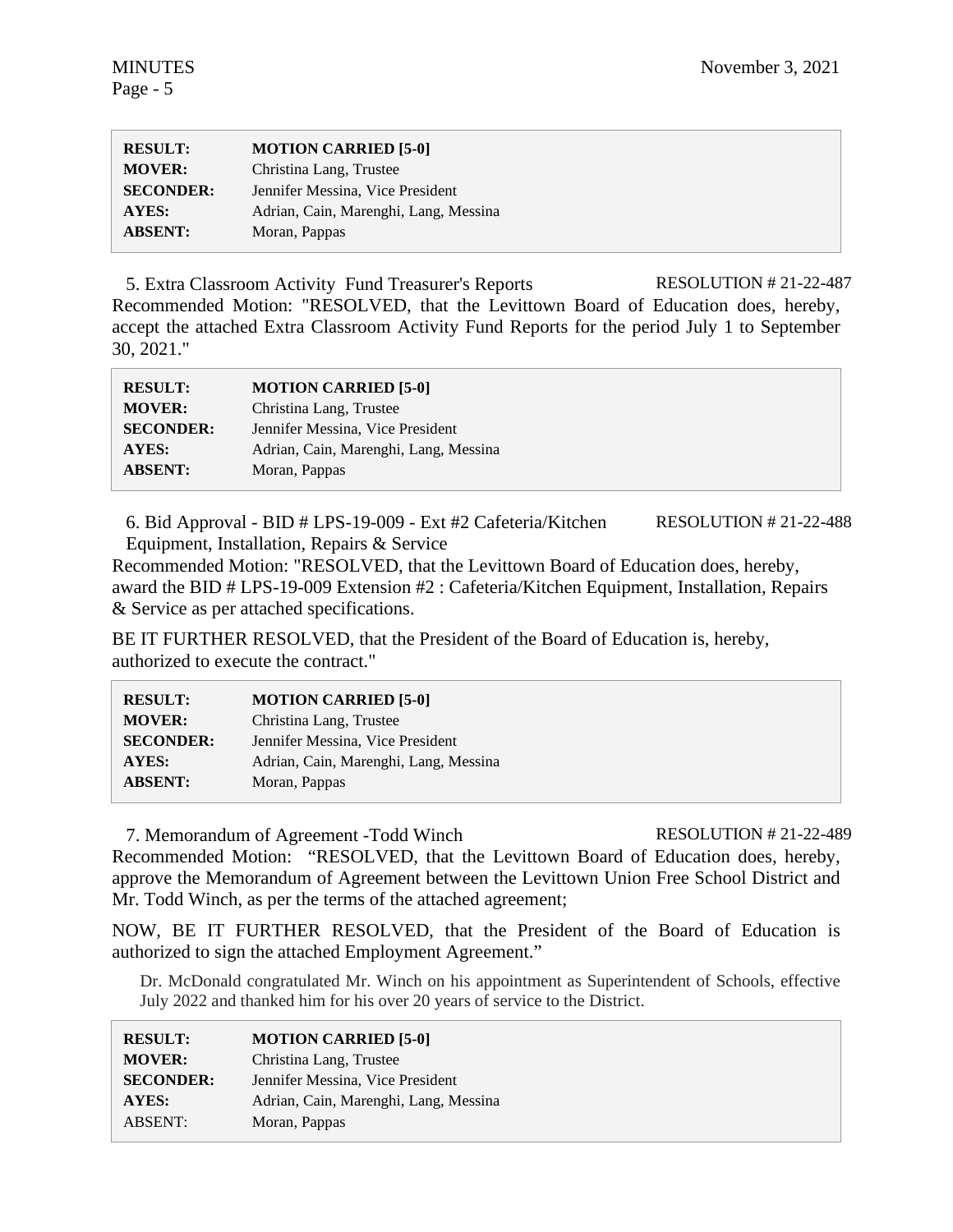8. Modification of Employment Agreement - Dr. Tonie McDonald RESOLUTION # 21-22-490 Recommended Motion: "RESOLVED, that the Levittown Board of Education does, hereby, approve the Modification of the Employment Agreement between the Levittown Union Free School District and Dr. Tonie McDonald, as per the terms of the attached agreement;

NOW, BE IT FURTHER RESOLVED, that the President of the Board of Education is authorized to sign the attached Modification of Employment Agreement."

| <b>RESULT:</b>   | <b>MOTION CARRIED [5-0]</b>           |
|------------------|---------------------------------------|
| <b>MOVER:</b>    | Christina Lang, Trustee               |
| <b>SECONDER:</b> | Jennifer Messina, Vice President      |
| AYES:            | Adrian, Cain, Marenghi, Lang, Messina |
| <b>ABSENT:</b>   | Moran, Pappas                         |

9. Memorandum of Agreement - Dajuana Reeves RESOLUTION # 21-22-491 Recommended Motion: "RESOLVED, that the Levittown Board of Education does, hereby, approve the Memorandum of Agreement between the Levittown Union Free School District and Dajuana Reeves, as per the terms of the attached Memorandum of Agreement;

NOW, BE IT FURTHER RESOLVED, that the President of the Board of Education is authorized to sign the attached Memorandum of Agreement."

| <b>RESULT:</b>   | <b>MOTION CARRIED [5-0]</b>           |
|------------------|---------------------------------------|
| <b>MOVER:</b>    | Christina Lang, Trustee               |
| <b>SECONDER:</b> | Jennifer Messina, Vice President      |
| <b>AYES:</b>     | Adrian, Cain, Marenghi, Lang, Messina |
| <b>ABSENT:</b>   | Moran, Pappas                         |

10. Memorandum of Agreement - Bus Drivers RESOLUTION # 21-22-492

Recommended Motion: "RESOLVED, that the Levittown Board of Education does, hereby, ratifies the agreement with the Levittown School District Bus Drivers regarding the terms and conditions of employment;

BE IT FURTHER RESOLVED that the Board of Education President is, hereby, authorized to execute the contract."

| <b>RESULT:</b>   | <b>MOTION CARRIED [5-0]</b>           |
|------------------|---------------------------------------|
| <b>MOVER:</b>    | Christina Lang, Trustee               |
| <b>SECONDER:</b> | Jennifer Messina, Vice President      |
| AYES:            | Adrian, Cain, Marenghi, Lang, Messina |
| <b>ABSENT:</b>   | Moran, Pappas                         |

11. Employee Agreement RESOLUTION # 21-22-493

Recommended Motion: "BE IT RESOLVED, that the Board of Education hereby ratifies an agreement with Employee No. 42 regarding employment."

Motion made by Marianne Adrian, Seconded by Dillon Cain, Approved to be pulled 5-0.

**RESULT: PULLED**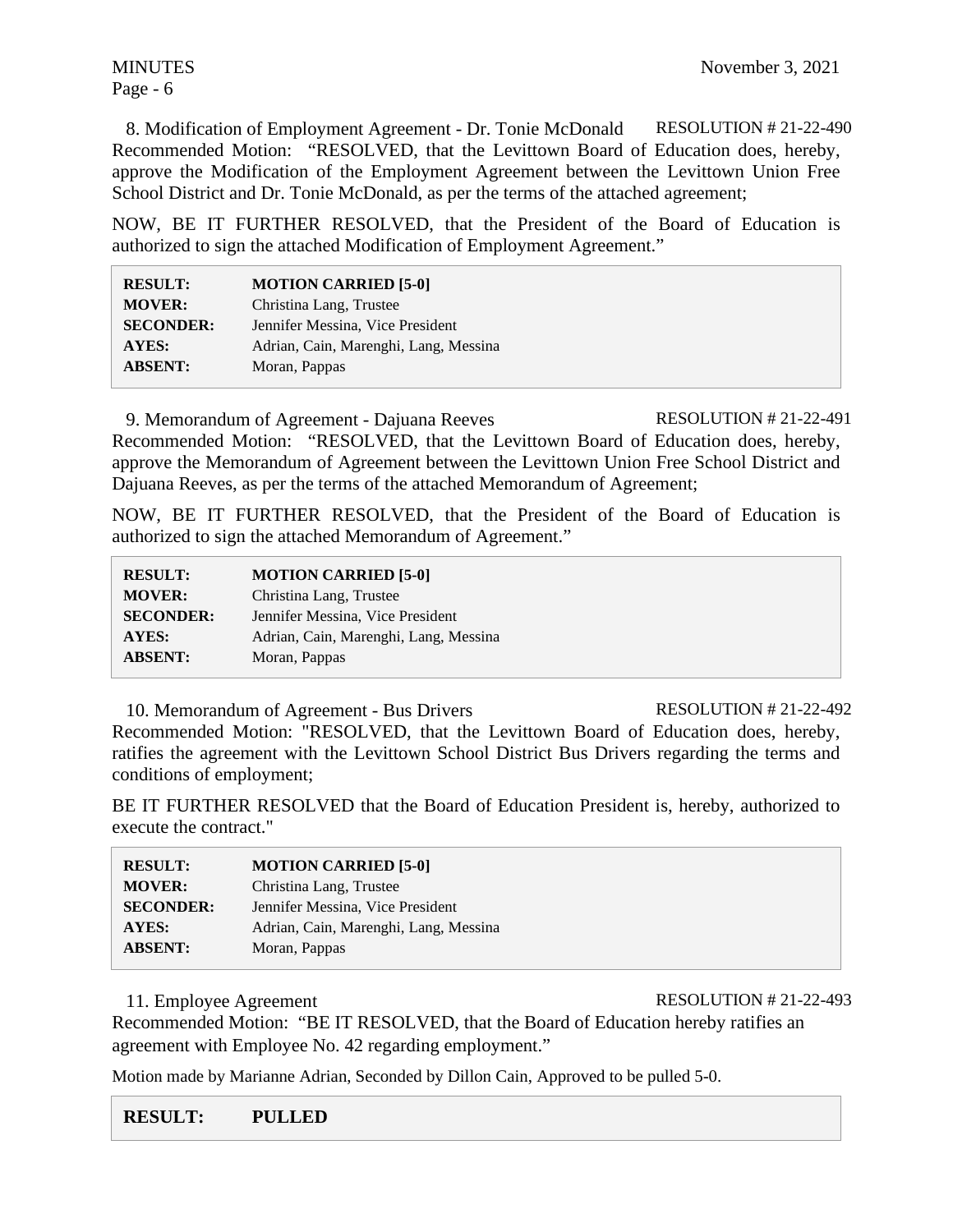12. Contract for Prom Venue RESOLUTION # 21-22-494 Recommended Motion: "RESOLVED, that the Board of Education does, hereby, approve the attached contract with the Crest Hollow Country Club as the venue for MacArthur High School Senior Prom on Friday, June 10, 2022.

BE IT FURTHER RESOLVED, that the President of the Board of Education is, hereby, authorized to execute the contracts."

| <b>RESULT:</b>   | <b>MOTION CARRIED [5-0]</b>           |
|------------------|---------------------------------------|
| <b>MOVER:</b>    | Christina Lang, Trustee               |
| <b>SECONDER:</b> | Jennifer Messina, Vice President      |
| AYES:            | Adrian, Cain, Marenghi, Lang, Messina |
| <b>ABSENT:</b>   | Moran, Pappas                         |

13. Contract with Concord Theatricals Corp. RESOLUTION #21-22-495

Recommended Motion: "RESOLVED that the Levittown Board of Education approve a contract with Concord Theatricals Corp., with terms as outlined in the attached contract for licensing for "Hello Dolly" for Division Avenue High School for March 24 through 26, 2022;

and that the President of the Board of Education is, hereby, authorized to execute same."

| <b>RESULT:</b>   | <b>MOTION CARRIED (5-0)</b>           |
|------------------|---------------------------------------|
| <b>MOVER:</b>    | Christina Lang, Trustee               |
| <b>SECONDER:</b> | Jennifer Messina, Vice President      |
| AYES:            | Adrian, Cain, Marenghi, Lang, Messina |
| <b>ABSENT:</b>   | Moran, Pappas                         |

14. Contract with CoDance Co., Inc. RESOLUTION # 21-22-496

Recommended Motion: "RESOLVED, that the Levittown Board of Education does, hereby, approve the attached contract between the Levittown Public Schools and CoDance Co., Inc. as outlined on the attached contract for the  $5<sup>th</sup>$  grade students at East Broadway to participate in a 20 session Ballroom Dance residency;

and that the President of the Board of Education is, hereby, authorized to execute same."

| <b>RESULT:</b>   | <b>MOTION CARRIED [5-0]</b>           |
|------------------|---------------------------------------|
| <b>MOVER:</b>    | Christina Lang, Trustee               |
| <b>SECONDER:</b> | Jennifer Messina, Vice President      |
| AYES:            | Adrian, Cain, Marenghi, Lang, Messina |
| <b>ABSENT:</b>   | Moran, Pappas                         |

# 15. Special Education Contracts RESOLUTION #21-22-497

Recommended Motion: "RESOLVED, that the Levittown Board of Education does, hereby, approve the attached contracts between the Levittown Public Schools and the following vendors to provide special education services as indicated:

- NPORT
- Gersh Academy\_Agreement Extention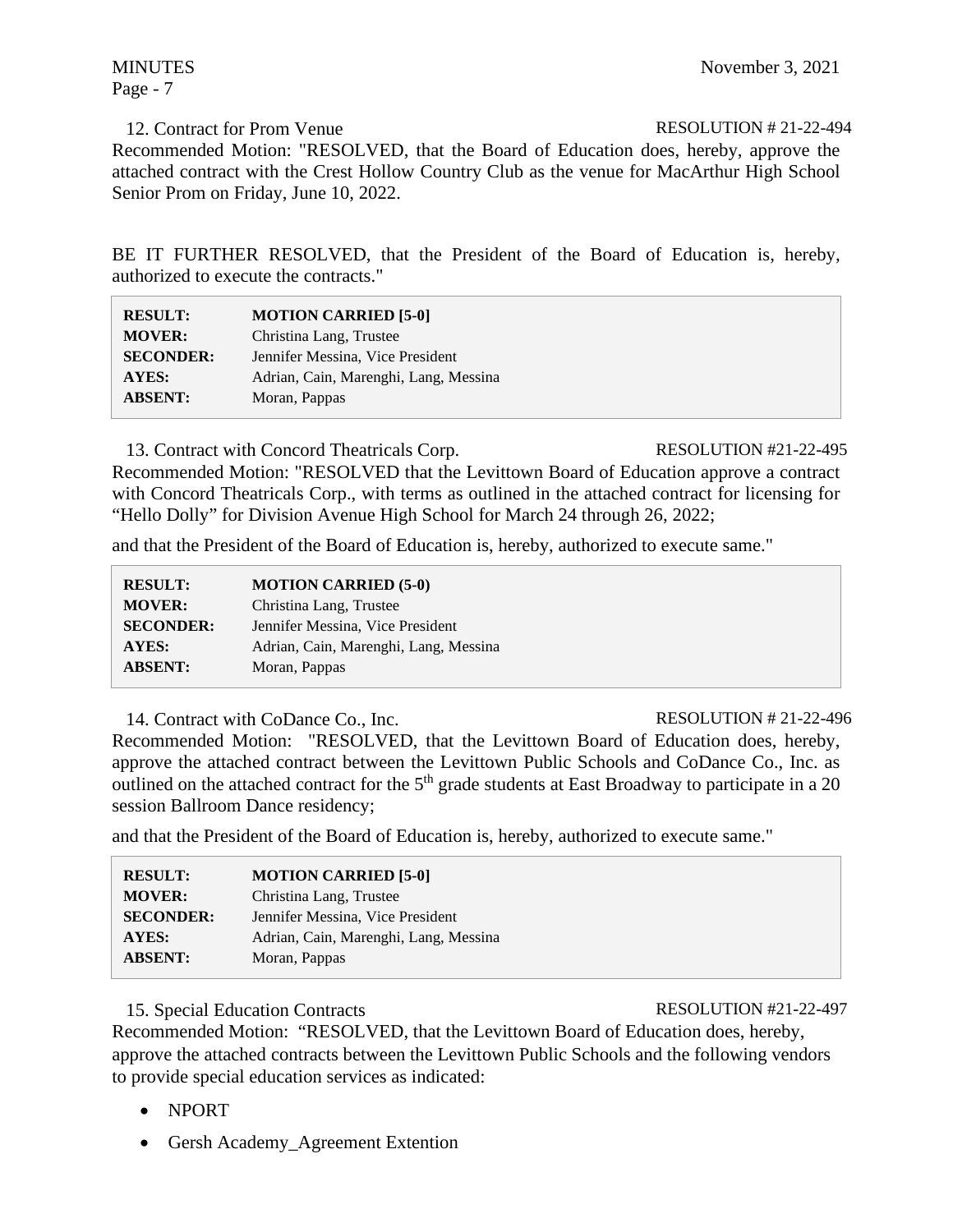# Page - 8

- Gersh Academy\_Tuition
- Clinical Staffing Resources
- Metro Therapy, Inc.
- West Hempstead UFSD

BE IT FURTHER RESOLVED that the Board of Education President is, hereby, authorized to execute the contract."

| <b>RESULT:</b>   | <b>MOTION CARRIED [5-0]</b>           |
|------------------|---------------------------------------|
| <b>MOVER:</b>    | Christina Lang, Trustee               |
| <b>SECONDER:</b> | Jennifer Messina, Vice President      |
| <b>AYES:</b>     | Adrian, Cain, Marenghi, Lang, Messina |
| <b>ABSENT:</b>   | Moran, Pappas                         |

### 16. Obsolete Equipment RESOLUTION # 21-22-498

Recommended Motion: "RESOLVED, that the Levittown Board of Education does, hereby, declare the equipment on the attached list obsolete and that the items may be discarded and/or sold at the highest possible salvage value."

| <b>RESULT:</b>   | <b>MOTION CARRIED [5-0]</b>           |
|------------------|---------------------------------------|
| <b>MOVER:</b>    | Christina Lang, Trustee               |
| <b>SECONDER:</b> | Jennifer Messina, Vice President      |
| AYES:            | Adrian, Cain, Marenghi, Lang, Messina |
| <b>ABSENT:</b>   | Moran, Pappas                         |

#### 17. Obsolete Books RESOLUTION #21-22-499

Recommended Motion: "RESOLVED, that the Levittown Board of Education does, hereby, declare the books on the attached list obsolete and that the items may be discarded and/or donated as possible or sold at the highest salvage value.

| <b>RESULT:</b>   | <b>MOTION CARRIED [5-0]</b>           |
|------------------|---------------------------------------|
| <b>MOVER:</b>    | Christina Lang, Trustee               |
| <b>SECONDER:</b> | Jennifer Messina, Vice President      |
| <b>AYES:</b>     | Adrian, Cain, Marenghi, Lang, Messina |
| <b>ABSENT:</b>   | Moran, Pappas                         |
|                  |                                       |

#### 18. Schedules RESOLUTION #21-22-500

"RECOMMENDED MOTION: That the Levittown Board of Education does, hereby, approve the following schedules:

- 1001 "Resignations/Terminations, Certified Personnel"
- 1002 "Resignations/Terminations, Non-Instructional Personnel"
- 1003 "Appointments, Certified Personnel"
- 1004 "Coaching"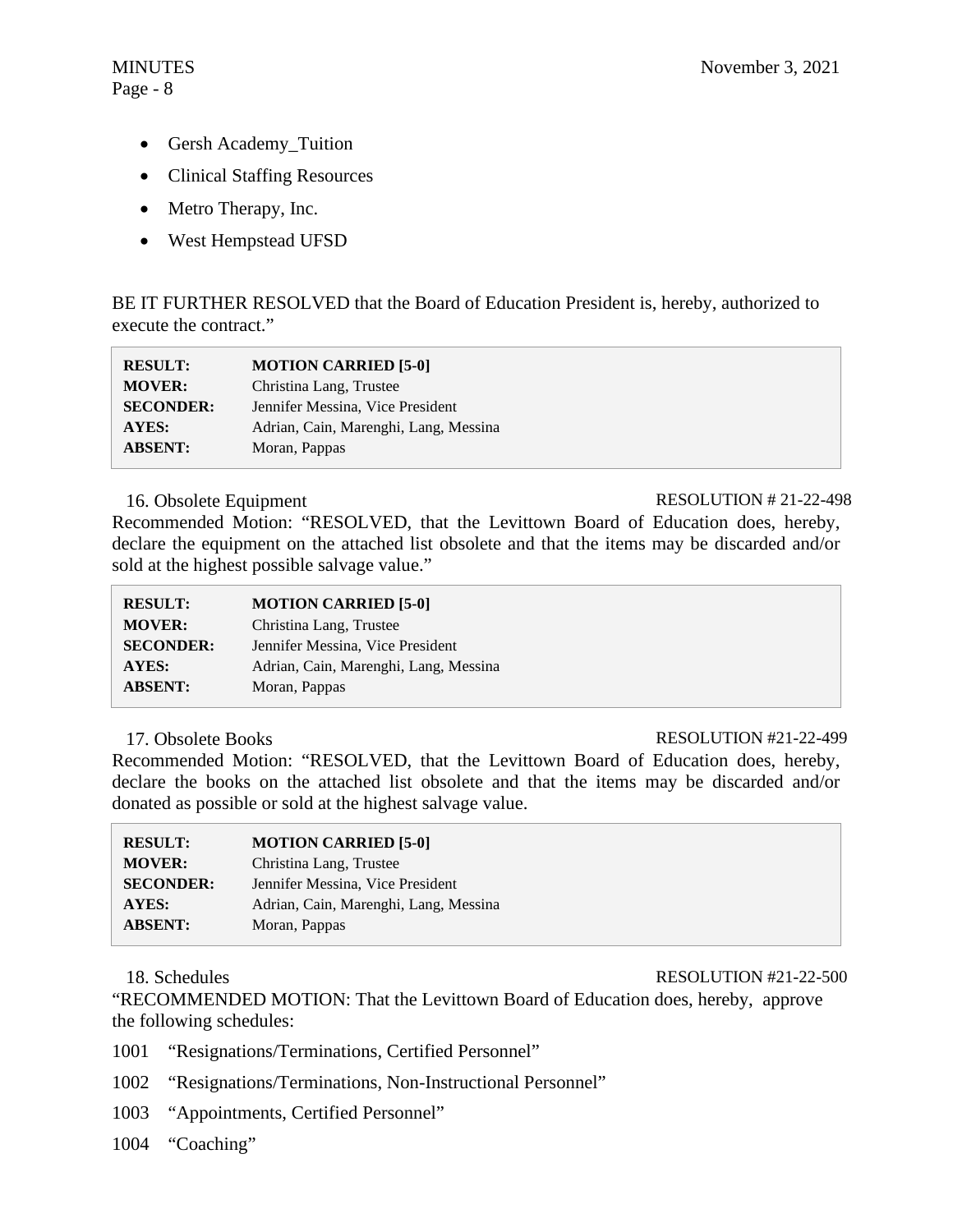- 1005 "Consultants"
- 1006 "Extra-Curricular"
- 1007 "Appointments, Non-Instructional Personnel"
- 1008 "LOA, Certified Personnel"
- 1009 "Salary Change, Certified Personnel"
- 1010 "Salary Change, Non-Instructional Personnel"
- 1011 "Permanent Status, Non-Instructional Personnel"
- 1012 "Students with Disabilities"

#### **All schedules approved with the exception of 1010.1 which was approved to be pulled 5-0.**

| <b>RESULT:</b>   | <b>MOTION CARRIED [5-0]</b>           |
|------------------|---------------------------------------|
| <b>MOVER:</b>    | Christina Lang, Trustee               |
| <b>SECONDER:</b> | Jennifer Messina, Vice President      |
| <b>AYES:</b>     | Adrian, Cain, Marenghi, Lang, Messina |
| <b>ABSENT:</b>   | Moran, Pappas                         |

#### V. ACTION ITEMS

A. New Business

RESOLUTION #21-22-501

### 1. Gifts to Schools

Recommended Motion: "RESOLVED, that the Levittown Board of Education does, hereby, accept with thanks the following gifts:

• Two checks in the amount of \$5.00 and \$75.00 to be deposited in the Northside School Student Activity Fund to be used for various student activities from The Blackbaud Giving Fund c/o Your Cause, 65 Fairchild Street, Charleston, SC 29492."

| <b>RESULT:</b>   | <b>MOTION CARRIED [5-0]</b>           |
|------------------|---------------------------------------|
| <b>MOVER:</b>    | Dillon Cain, Trustee                  |
| <b>SECONDER:</b> | Christina Lang, Trustee               |
| AYES:            | Adrian, Cain, Marenghi, Lang, Messina |
| <b>ABSENT:</b>   | Moran, Pappas                         |

# VI. AD HOC

1. Board Policy - First Read Policy No. 6160 Professional Growth/Staff Development

**Policy # 6160 will be put on December 8 Regular Meeting Agenda for approval.**

VII. UPCOMING DATES

November 17 - Planning Session

December 8 - Regular Meeting – MacArthur Band will be in the auditorium before the meeting providing music for all.